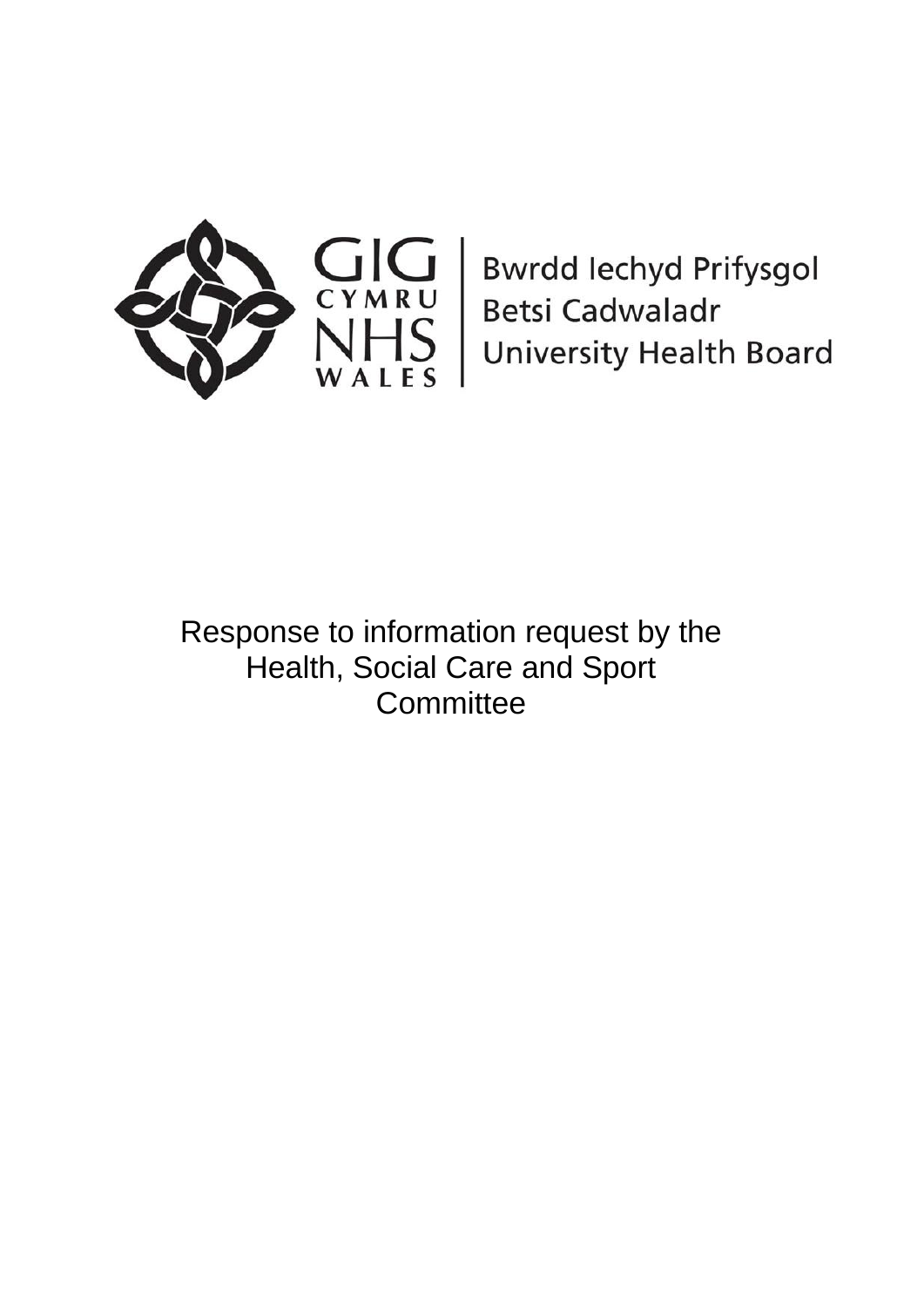# **Mental Heath**

The Health Board's structure includes a Mental Health and Learning Disability Division for adult services with Child and Adolescent Mental Health Services delivered separately. In addition, the Health Board incurs expenditure of circa £33.1m via the Welsh Health Specialised Service Committee and other providers for a number of additional services and specific additional primary care expenditure of £0.6m. The expenditure below excludes any additional costs incurred within non mental health settings relating to support given to patients with a mental health or learning disability (e.g. additional one to one care on an acute ward).

The budget and expenditure for the last financial year and 2017/18 year to date are provided below:

|                                                                    | 2016/17           |                   | 2017/18              |                              |                              |  |
|--------------------------------------------------------------------|-------------------|-------------------|----------------------|------------------------------|------------------------------|--|
|                                                                    | <b>Budget £'m</b> | <b>Actual £'m</b> | Annual<br>budget £'m | <b>Month 4</b><br>budget £'m | Month 4<br><b>Actual £'m</b> |  |
| Mental Health and<br><b>Learning Disability</b><br><b>Division</b> | 103.9             | 112.3             | 107.1                | 35.7                         | 38.9                         |  |
| <b>Child and Adolescent</b><br><b>Mental Health Services</b>       | 8, .9             | 8.6               | 8.8                  | 2.9                          | 3                            |  |
| Total                                                              | 112.8             | 120.9             | 116.9                | 38.7                         | 41.9                         |  |

The 2016/17 figures include £0.2m in respect of the development of the mental health strategy and delivery plan.

The Health Board received additional funding of £4m in 2017/18 to support delivery although pressures remain. Significant expenditure pressures are being experienced within the MHLD division due to out of area placements, activity and costs associated with continuing healthcare placements for learning disability placements and delivery of required savings.

HMP Berwyn prison became operational late in the 2016/17 and the Health Board is providing and commissioning a range of healthcare services. For 2017/18 this includes £0.9m for mental health services.

North Wales is reflective of most health systems in that demands on mental health services are increasing due to a growing and ageing population and the wider determinants and social factors also impact. Increases in demand are experienced in all aspects of mental health services including primary care, demand for services for older people and specialist mental health services.

Benchmarking data shows that the Health Board has significantly more mental health inpatient beds when compared with other providers across the UK and the Health Board is working on moving care away from being provided in hospital to care delivered in the community and in people's homes.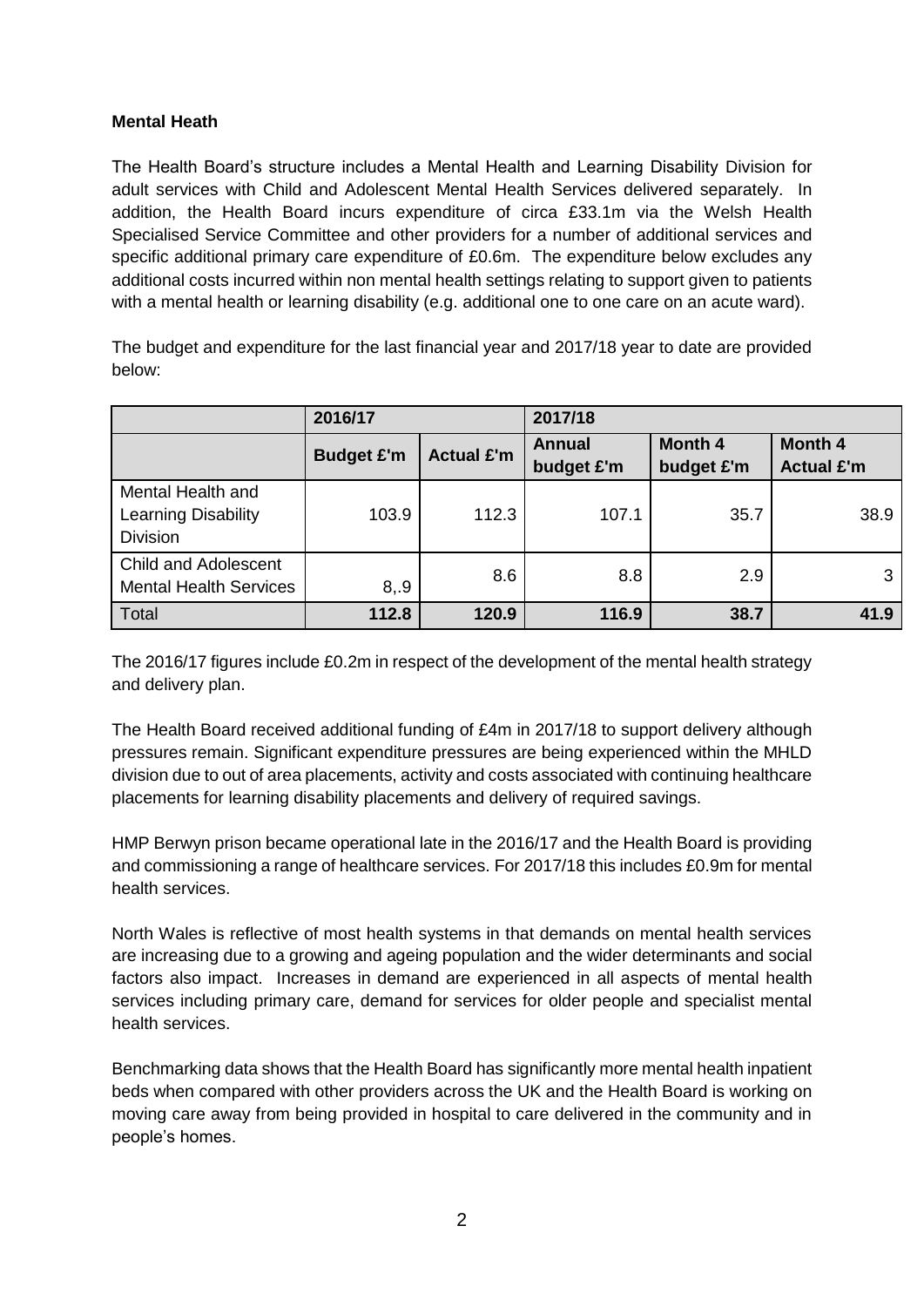Our strategy for mental health services recognises that people have medical, psychological and social needs and we are increasingly aware of complex patterns of co morbidities. Our strategy also recognises that our services need to deliver integrated, holistic care which focuses on recovery and emphasising active rehabilitation.

Mental Health Measure referrals (and source) have been tracked from 1<sup>st</sup> April 2014 and the chart below shows an upward trend. This confirms that increases in demand are being experienced which reflects a growing awareness of mental health issues including conditions such as Attention Deficit Hyperactivity Disorder (ADHD). The Health Board also provides a range of specialist services including perinatal mental health, dementia and Huntington's.



The Health Board has taken action to implement the Mental Health Measure but does not track specific costs associated with this. The Health Board considers that the measures provide a framework for ensuring that services are planned to meet the needs of the population and highlights areas of unmet need.

There is a significant emphasis on patient and carer experience and this information is being used to develop systems of care. The full implementation of the Mental Health Strategy work in North Wales will provide further opportunity to fully implement the principles of the Measure into services.

# **Primary Care Services**

The provision of mental health and learning disability services within Primary Care is included within the GMS contract. This is supplemented through enhanced service provision (expenditure £0.2m in 2016/17). Further expenditure of £0.4m is incurred with Primary Care practitioners via the Quality Outcomes Framework. These payments include the development of registers within primary care setting as an important building block in providing better quality and more appropriate services for the patient population.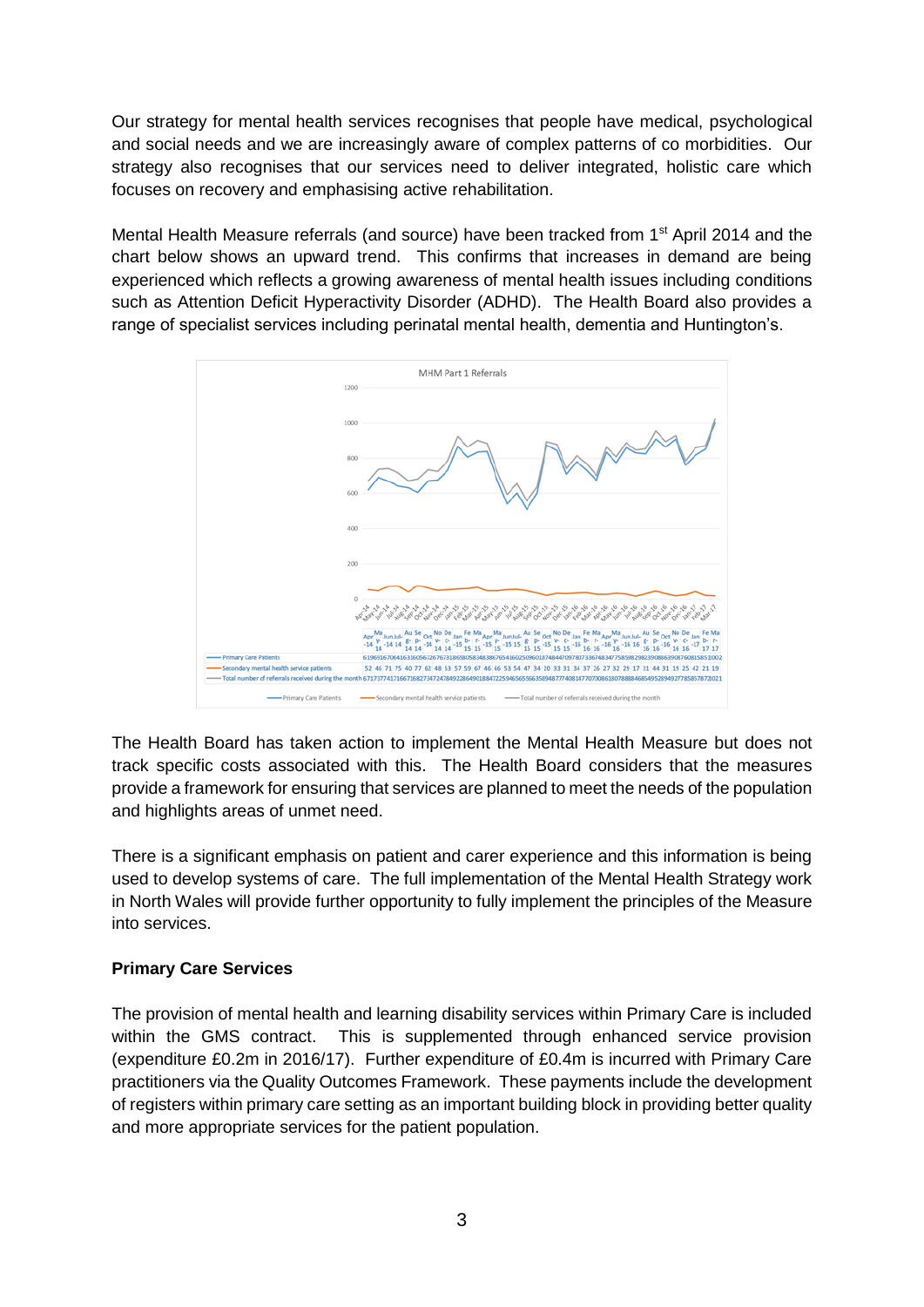## **Ring fence allocation**

The ring fenced allocations for Mental Health and Learning Disability services are based on historic Programme Budgeting returns submitted by the former North Wales NHS Trusts before the integration of NHS Wales.

The methodology adopted across Wales includes total recorded costs for patients with a primary diagnosis of a mental health condition. This approach, therefore, will include all healthcare costs irrespective of whether the costs relate to the mental health condition or otherwise. For example, if a patient with a mental health primary diagnosis presents with a fractured hip the costs of treating the hip will be captured within the mental health ring-fence. The ring fence allocation also includes overheads which are not reported by the Health Board at a service level.

Whilst the importance of maintaining and developing services is recognised the ring fence has significant drawbacks as described above.

The most recent calculation is based on 2015/16, as this represents the latest actual data available. The calculation excludes Learning Disabilities services. The value of the ring fence based on the 2015/16 Welsh Government Allocation letter is £132.32m. The actual cost is calculated as £146m, which shows that the Health Board is spending circa £13.7m above the ring fence. The next submission is due in October 2017.

### **Financial Performance**

# **Historical Financial Context**

The Health Board has two statutory duties to achieve:

- 1. To ensure that its revenue and capital expenditure does not exceed the aggregate of the funding allocated to it over a rolling period of 3 financial years, and
- 2. To prepare a plan to secure compliance with the above duty, providing healthcare and improving the health of the population, and for that plan to be submitted to, and approved by the Cabinet Secretary. This was first required in 2014/15.

The Health Board was placed in Special Measures in June 2015 and, in agreement with Welsh Government, has not submitted a three-year plan. As a result of this, the Health Board has been operating under Annual Operating Plan arrangements.

The table below sets out the Health Board's revenue performance against the first rolling three year period. On the 16 March, the Board approved the 2017/18 budget of a deficit of £26m.

| Year        | 14/15 | 15/16 | 16/17 | <b>Total</b> |
|-------------|-------|-------|-------|--------------|
| Deficit £'m | 26.6  | 19.5  | 29.8  | 75.9         |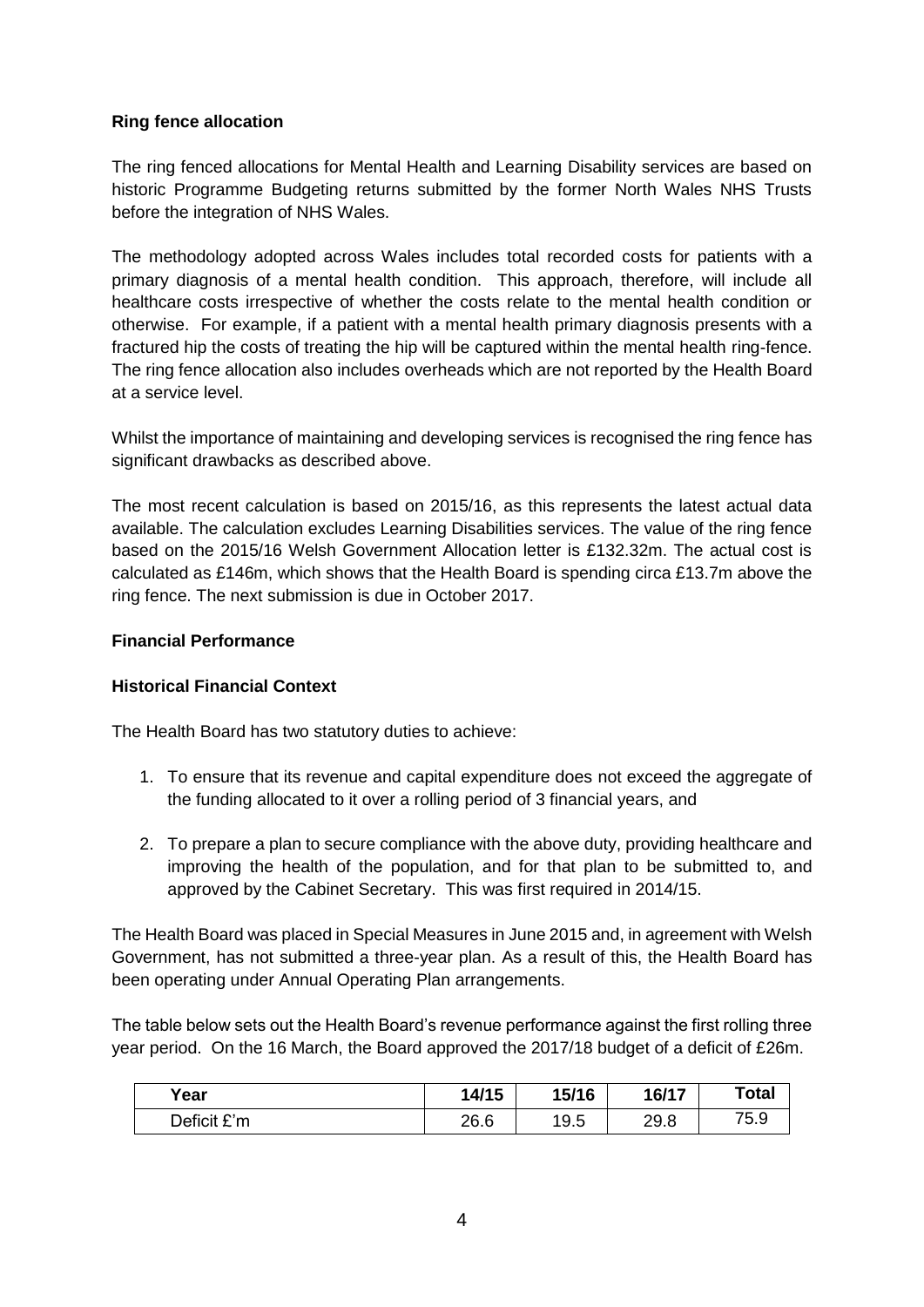The Minister for Health and Social Services placed the Health Board in Special Measures in June 2015. The implementation of the Special Measures Improvement Framework has resulted in additional costs for the Health Board, necessitated to address longstanding areas of concern. The Health Board received a specific allocation in 2015/16 and 2016/17 to support the additional costs of special measures.

## **2017/2018 financial year**

The Board approved the 2017/18 budget in March 2017 which confirmed a planned in year deficit of £26m. The key elements are outlined in the table below which confirm that to achieve the forecast deficit of £26m savings of £35.4m (3.5%) were required. During the budget setting process it was recognised that it contained inherent risks including the non-delivery of savings plans and demand growth.

|                                          | £'m    | £'m    |
|------------------------------------------|--------|--------|
| <b>Discretionary income uplift</b>       |        | (19.3) |
| <b>Opening financial challenge</b>       |        |        |
| Health Board underlying financial gap    | 35.0   |        |
| <b>Total Health Board inefficiency</b>   |        | 35.0   |
| Unavoidable cost pressures               |        | 19.7   |
| <b>Discretionary savings requirement</b> |        |        |
| Cash releasing                           | (30.4) |        |
| Cost avoidance                           | (5.0)  |        |
| <b>Total discretionary savings</b>       |        | (35.4) |
| <b>Net position before Health Board</b>  |        | 0.0    |
| funding decisions                        |        |        |
| <b>Expected cost pressures</b>           |        | 17.5   |
| Board pre-commitments to meet            |        | 8.5    |
| underlying demand and service            |        |        |
| commitments/compliance                   |        |        |
| Net budget deficit before new            |        | 26.0   |
| development proposals                    |        |        |

At Month 4, the Health Board has over spent by £17.2m. Of this, £8.8m relates to the Health Board's planned budget deficit and £8.4m represents an adverse variance against the financial plan. The adverse variance reflects under delivery of savings across the Health Board and activity and cost pressures within the divisions of Secondary Care and Mental Health and Learning Disabilities in particular. A Financial recovery plan has been approved by the Board.

# **Underlying Causes of the Deficit**

As with the rest of Health organisations across the United Kingdom the Health Board is facing financial pressures arising from increased costs and/or rising demand due to a number of factors. An ageing population with materially more people over the age of 65 than five years ago has increased demand for both emergency and planned health care across the whole system - North Wales has a higher elderly population than the average for Wales. This has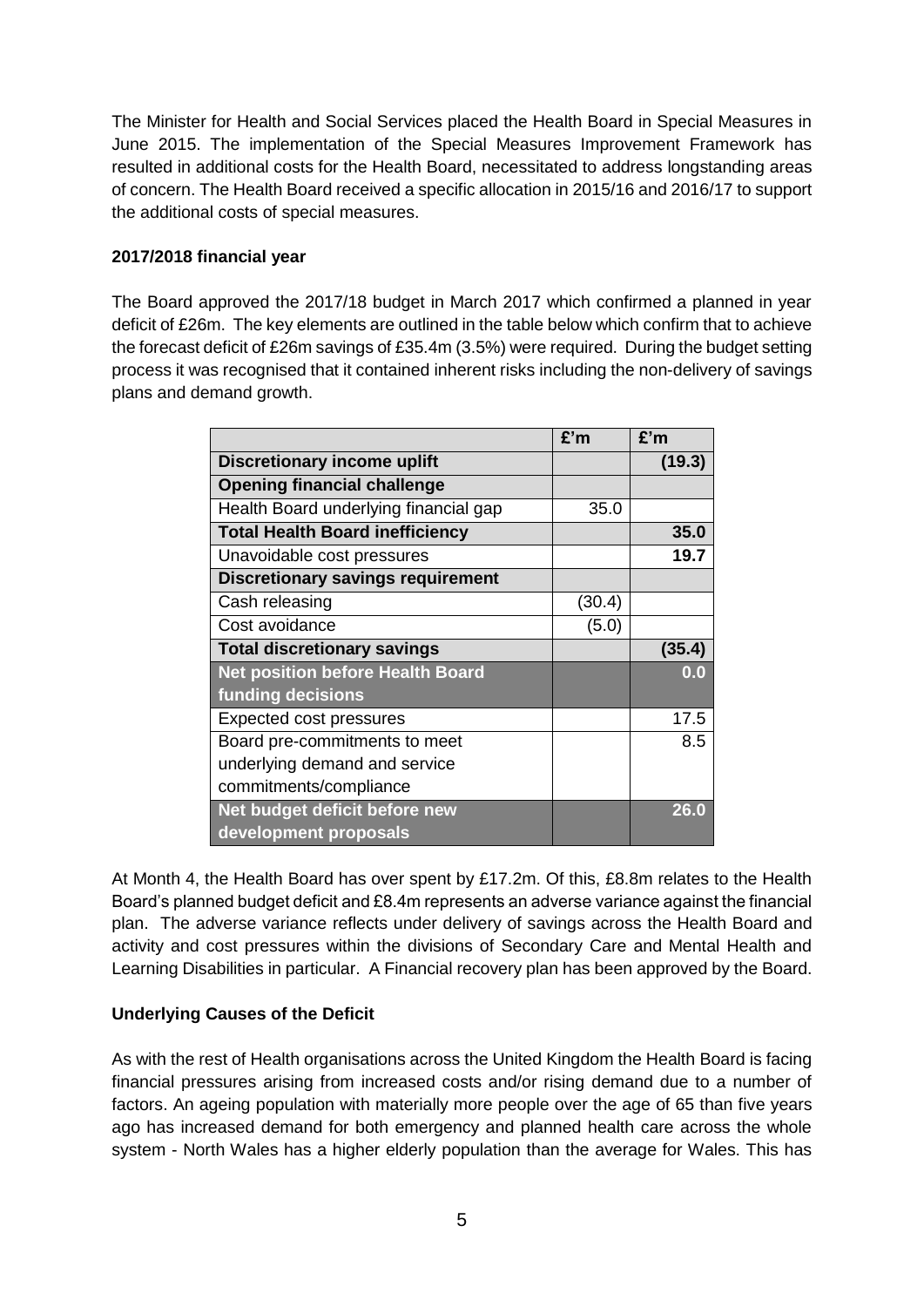been compounded by population increases in the prevalence of long term illnesses/conditions such as diabetes, obesity, mental health etc.

Problems in relation to staff recruitment and retention have seen shortages of GPs and Clinical staff, specifically Medical and Nursing leading to increases in the use of locum and agency staff whilst also putting pressure on our waiting times.

New drugs and other new treatments have increased the number of conditions the NHS is able to treat, it have enabled us to provide treatment in circumstances where previously we could not. Modern clinical practice requires far higher level of diagnostic tests and has seen the introduction of multiple disciplinary team decision making which results in better decisions but is far more costly in terms of the resource required.

The use of benchmarking data always needs to be treated with some caution but based upon the current service configuration benchmarking suggests there are significant opportunities for productivity improvements and cost reduction for the Health Board. From this analysis the Health Board is clear on the causes of the current underlying £35m deficit and the nature of the scale of opportunities over the medium term which will require culture of the organisation, at and across all levels, to be one that challenges all aspects of service delivery.

### **Action on Reducing the Deficit**

The Health Board considers that effective budget management is key to achieving financial forecasts. All budgets are delegated with Accountability Agreements in place to reinforce roles and responsibilities. A framework of support has been developed which includes both written handbooks, access to learning resources and a professional finance support. The aim is to embed a culture of appropriate control and challenge underpinned through professional approaches to procurement and contract management, use of technology and capital planning.

### **The value driven agenda**

A focus on cost management will not totally address the underlying deficit and during 2017/18 the Health Board is developing a value driven approach.

This will encompass four work streams, as follows:

- 1. Allocation of resources (Allocative value)
- 2. Service usage (Allocative value)
- 3. Secondary care productivity (Technical value)
- 4. Outcomes (Personalised value)

A further important development is embedding the principles of Prudent Healthcare. These principles have been mapped to the Health Board's Strategic Goals, and a wide range of projects are being implemented as a result.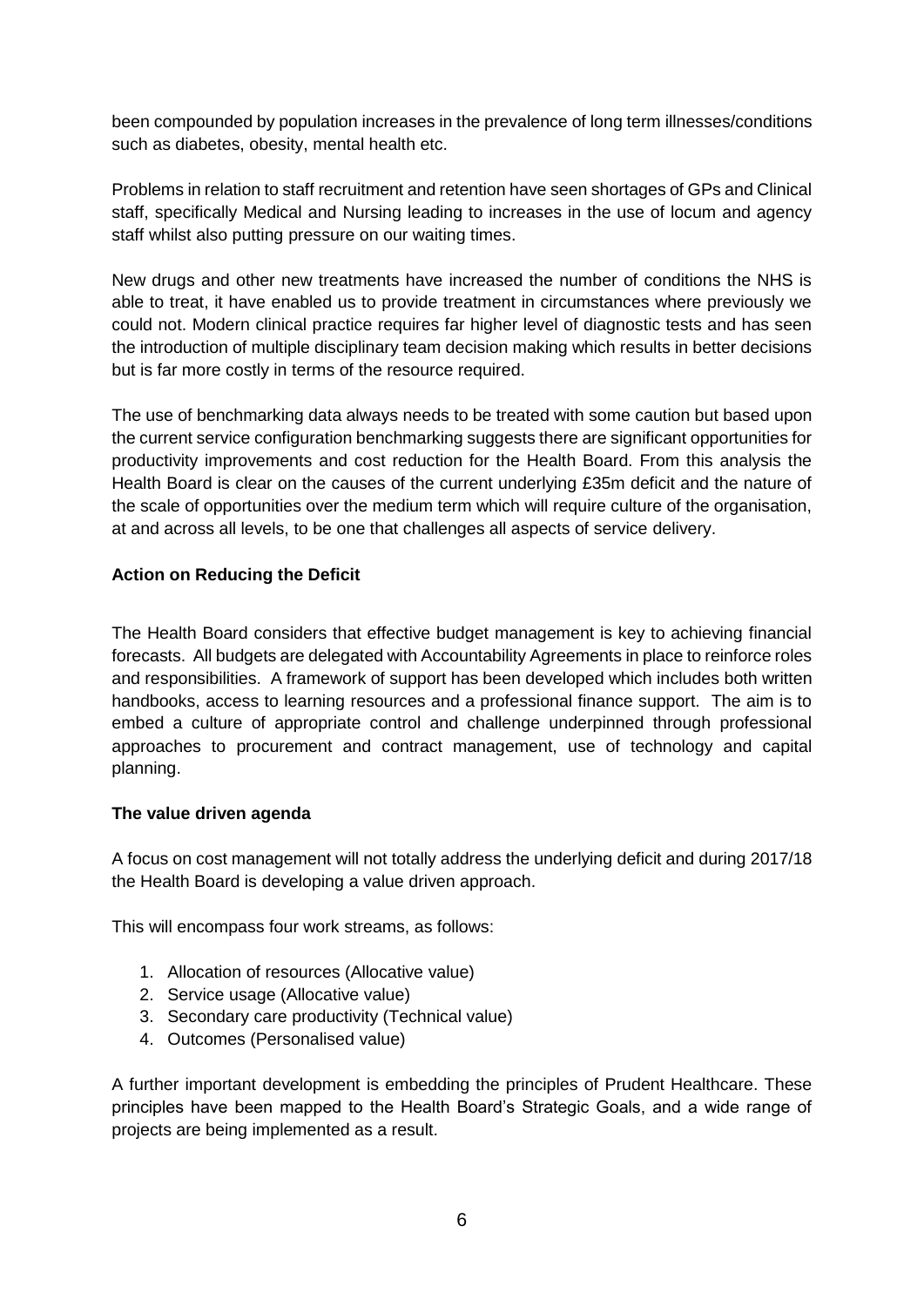It is expected that this will result in the development of cases for value-based change. These will then be implemented through the existing Programme Management Office framework.



As part of this work, the key service lines which are inefficient for the Health Board will be reviewed, and plans developed to address these will be incorporated into the integrated medium term plan.

### **NHS Finances (Wales) Act 2014**

The Health Board acknowledges the useful contribution made by the Wales Audit Office in its report on the implementation of the Act and fully concurs with the responses made by the Welsh Government to this report.

The requirement for NHS organisations to develop financially balanced three-year integrated plans provides the NHS with a clear framework to encourage longer term planning. This ensures that there is a focus on developing longer term solutions and actions in order to address the long-term challenges facing the NHS.

Aligned to the Act, we welcome the research based approach which WG is increasingly adopting in financial policy development, such as the Institute of Fiscal Studies report into Welsh budgetary trade-offs; the Health Foundation's report on the financial sustainability of the NHS in Wales or the Nuffield Trust's 'Decade of austerity in Wales' report. Such evidence is focusing on the longer term resource requirements of the NHS and will serve to ensure that Wales is well placed to adopt best practice in resource allocation.

Consequently, it is important that there is stability and consistency in the overall NHS budget alongside a recognition of the growing pressures facing the system.

We welcome the fact that over the last budget cycle, the funding allocation to the NHS has broadly followed the recommendations in the Nuffield Trust and Health Foundation reports.

It is important to recognise that healthy lives are determined, not just by spending directly on health, but through communities which are prosperous, secure, active, well-educated and well-connected. The broader policy framework from Welsh Government has become increasingly consistent. Linking the NHS Finances (Wales) Act with the Wellbeing of Future Generations Act, for instance, has increased the focus on long term planning and collaboration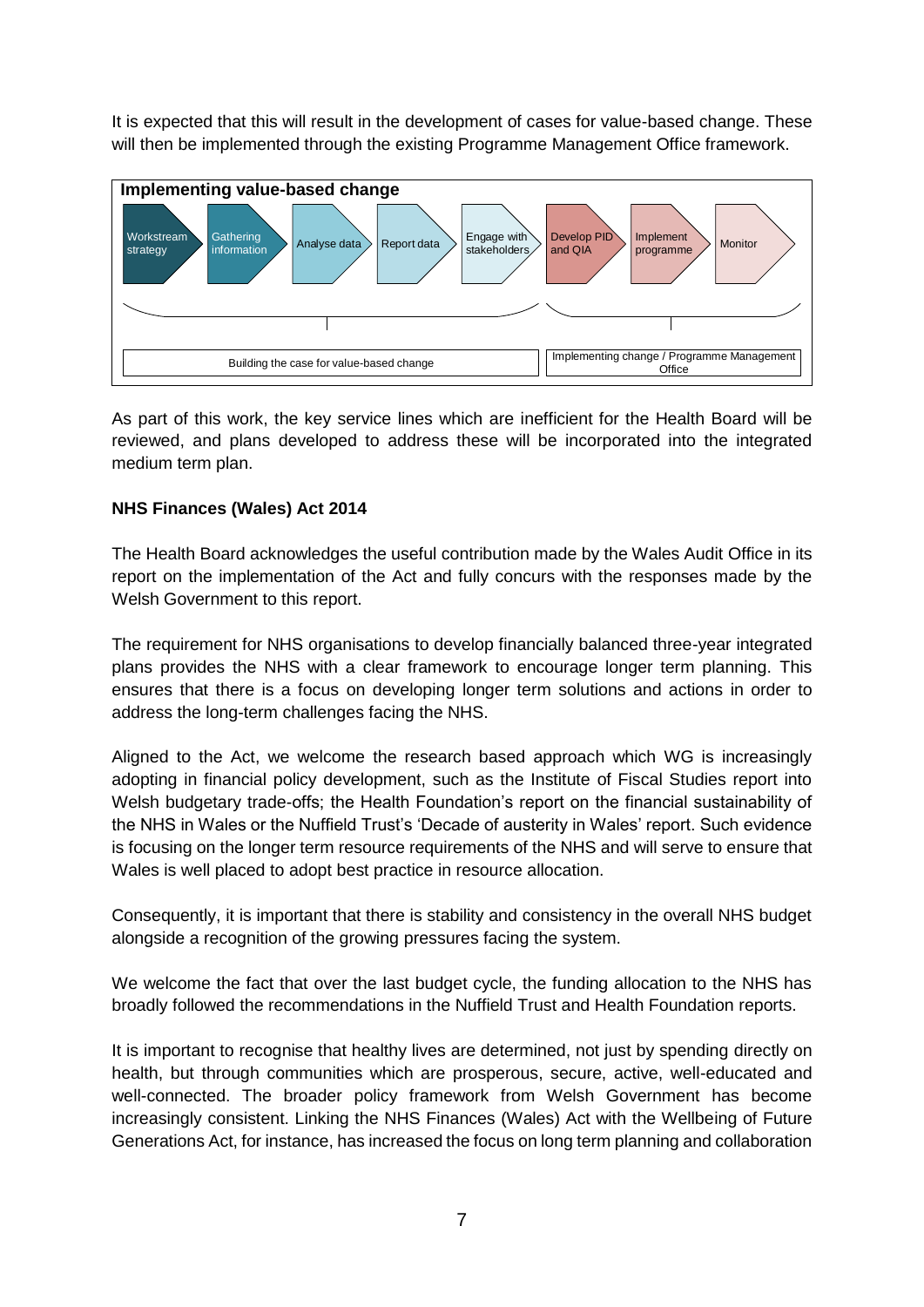with public sector partners. Likewise, prudent healthcare and the development of the value agenda helps to provide a longer term solution to address the issues facing the NHS.

However, organisations have faced significant challenges in preparing for the 2017/18 financial year, despite additional resource allocations. The planning cycle has seen three organisations being placed in Welsh Government's targeted intervention status as a result of their financial positions; and other organisations are also reporting deficits in-year. While the reasons for each organisation will be somewhat different, there are consistent issues across the NHS in Wales, in common with the rest of the United Kingdom. The WG escalation process enables a bespoke response to the issues facing NHS organisations in difficulty, utilising external experts to provide an independent assessment of the issues facing each organisation and the appropriate solutions.

The Health Board was placed in Special Measures in June 2015 and has not submitted a three-year plan. As a result of this, the Health Board has been operating under Annual Operating Plan arrangements. Coupled with the significant underlying deficit the Health Board has not been in a position to consider the flexibilities that the Act provides. However, the underlying principle of developing three year plans provides a clear framework to support longer term planning which is to be encouraged.

### **The pace of change**

Organisations have faced significant challenges in preparing for the 2017/18 financial year, despite additional resource allocations. However, the policy framework in Wales does allow an appropriate focus on the issues in planning for future years:

- 1. The Wellbeing of Future Generations Act requires NHS organisations to work in partnership with other public and thirds sector organisations. This will be a key enabler to deliver system wide change.
- 2. The Value Framework alongside the strategic alliance with the International Consortium for Health Outcomes Measurement, advocated by Welsh Government, provides an opportunity for the NHS to embed the principles of Prudent Healthcare. Importantly, this moves the NHS from its historic focus on technical value (doing more for less) to allocative value (allocating resources to maximise outcomes) and personalised value (as measured through health outcomes). Such an approach encourages careful consideration of preventative spend, and close working with colleagues in Public Health Wales.
- 3. The WG escalation process enables a bespoke response to the issues facing NHS organisations in difficulty, utilising external experts to provide an independent assessment of the issues facing each organisation and the appropriate solutions.

The policies above provide a clear framework which the Health Board fully supports and is striving to deliver. The value driven agenda adopted by the Health Board will promote a focus on both preventative service delivery and transformation change. Whilst the financial constraints invariably impact on the pace of this change we recognise that Welsh Government face significant challenges in determining budgetary trade-offs.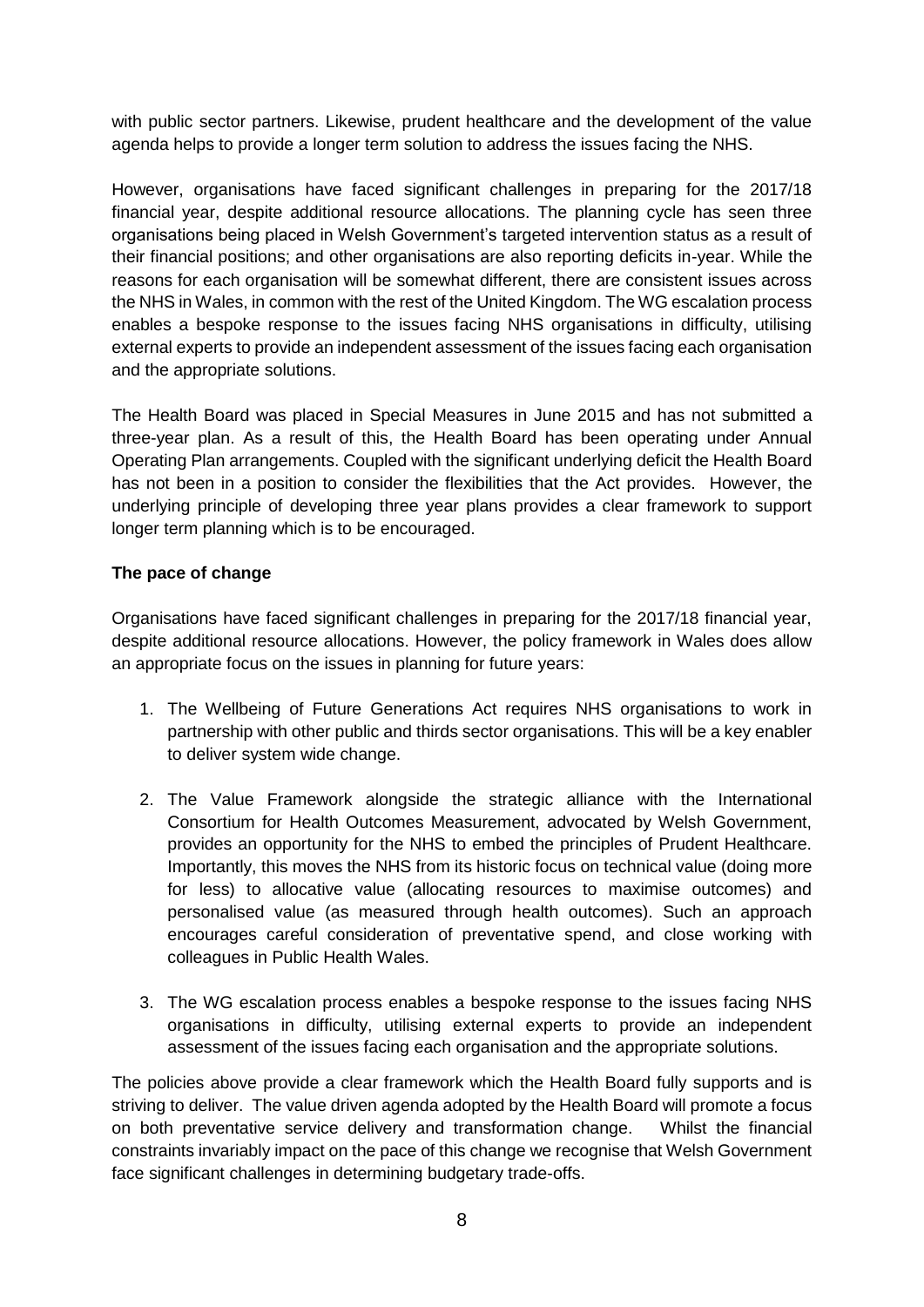#### **Workforce pressures**

**Recruitment challenges:** There are substantial areas of shortage within the registered nursing workforce which is a significant challenge for the Health Board and across the National Health Service both nationally and in Wales; the ability to attract potential Nurse Candidates is one of the biggest challenges for the organisation. On average 85 per cent of rosters are filled in hospitals across North Wales, and gaps are presently filled by bank and agency staff, the ability therefore to attract and retain qualified staff through continued recruitment initiatives will be crucial.

As with Health Organisations across the UK, north Wales experiences challenges in recruitment of medics across hospital and primary care sectors. There are examples of positive successes such as the appointment of the senior clinical fellows in pre-hospital emergency medicine at the Emergency department at Ysbyty Gwynedd, the appointment of additional Consultant Obstetricians to help sustain Obstetric services across North Wales and the appointment of salaried General Practitioners to the Healthy Prestatyn model.

### **Actions being taken:**

**Medical** - The Health Board supplements normal recruitment activity with bespoke initiatives such as its Medics North Wales website which provides a portal for potential applicants – including a spot light on individuals, information on different aspects of clinical work, a flavour of educational activities and research and development opportunities. As part of this, the Health Board operates an Outstanding GP programme aimed at providing additional development opportunities to those who wish to further their training and experience. It targets those who wish to work and live in one of the most spectacular areas of the UK, providing a flexible scheme where each GP appointed creates a bespoke solution by adding 2 options to core programme. The duration of scheme between 1 and 3 years. The Health Board continues to look at how a wider range of professional groups might contribute to work which has previously been undertaken by doctors. One such initiative being supported by the Health Board is the development of a Physicians Associate programme at Bangor University, which commences this September with 6 participants per year. The Health Board is fully committed to the all-Wales marketing and recruitment campaign. It has participated in both the all-Wales commitment to the BMJ Careers Fair in London and the Royal College of General Practitioners Conference in Harrogate.

**Registered Nursing and Midwifery** – the Health Board held a number of registered nursing recruitment events, with 67 individuals being offered posts. It is anticipated that the majority of those successfully appointed will commence in September 2017 on completion of their preregistration nursing degree. Areas appointed to include mental health, East, Central, West and paediatrics. International recruitment to India took place in March 2017 with 56 applicants appointed to posts within acute, community and mental health services. The expected start date for the international recruits will be September 2017 to November 2017 pending Certificate of Sponsorship, Visa and NMC requirements. The Return to Practice course at Bangor and Glyndwr Universities remains popular, with 28 RTP students on the course and new cohorts commencing in May and June 2017. Figures have not been finalised for the new cohorts as additional applicants are currently being interviewed jointly by the universities and BCUHB education team. Work continues jointly with Bangor University to maximise clinical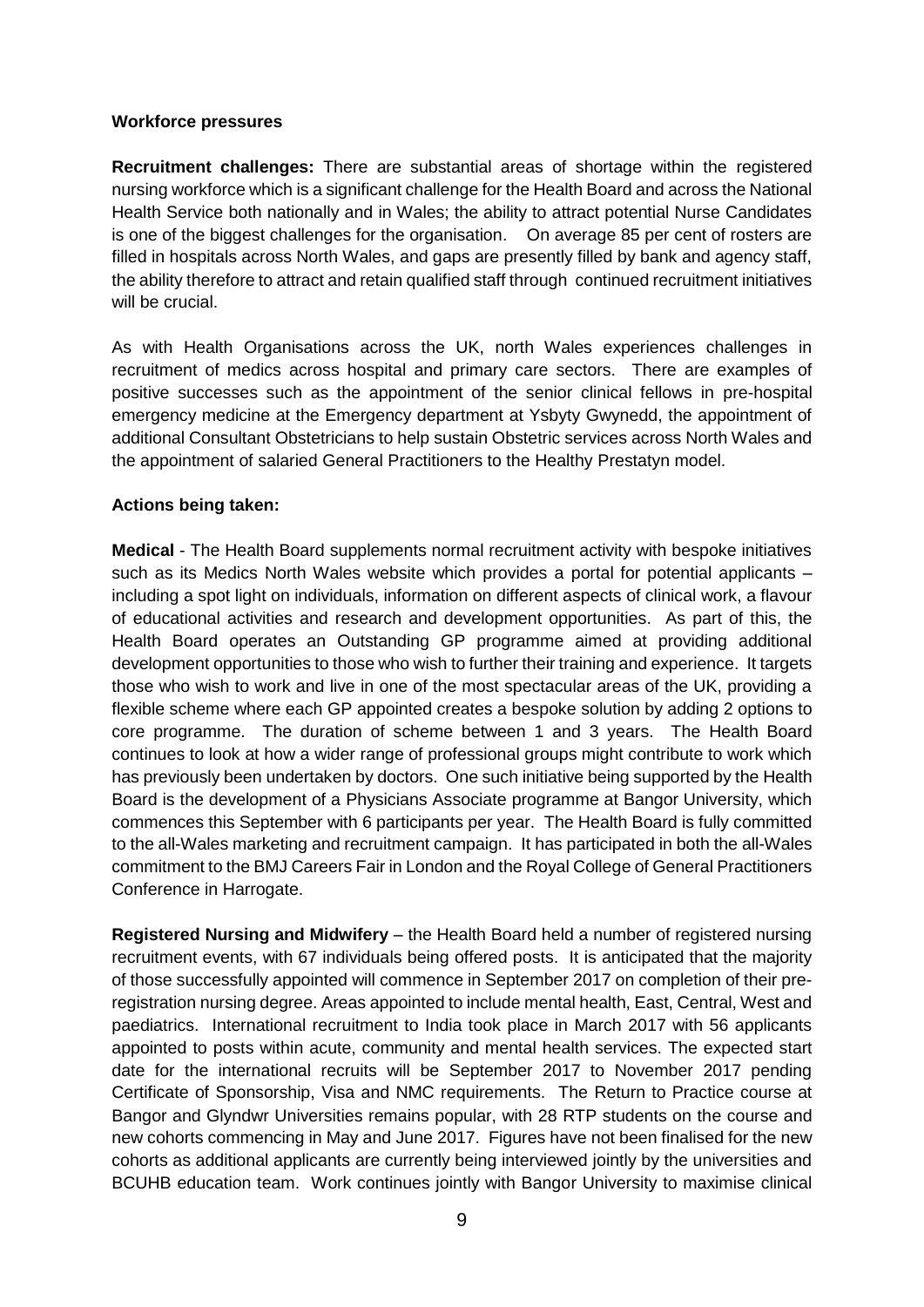learning placements and opportunities and identify additional clinical placement areas for students. Secondary Care establishment reviews have commenced led by the Secondary Care Nurse Director (Interim), with the agreed process including triangulation of all Wales acuity and dependency data, nurse sensitive indicators, professional judgement, roster requirements and financial information. Speciality areas have been agreed and similar speciality wards aligned across the three acute hospitals. Additionally work is underway to review shifts patterns within secondary care, supported by the implementation of the Safe Care Module. A continued focus on effective rostering of substantive staffing through the erostering system, with enhanced scrutiny of rosters, key performance indicators and holding to account through agreed performance management frameworks. Work continues with the informatics team to include e-rostering KPIs and bank and agency usage within the newly developed quality and safety dashboard.

**Other and General** - The BCU Health Care Support Worker Development Group is progressing the development of HCSW roles in line with workforce plans, ensuring role development is maximised for HCSW that have completed level 4 qualifications. Over the next 3 years we will develop a more flexible, sustainable and skilled workforce who will support the delivery of transformational change. There will be a move towards more generic, interchangeable professional roles which reflect the demand for more efficient and effective, patient-centred clinical care pathways, which are underpinned by the 'Prudent Healthcare' principles. New ways of working and workforce modernisation will be crucial for the next three years and the ability to attract potential candidates is one of the biggest challenges for the organisation. The following are key workforce themes have been identified by the Service Areas in their 2017/18 operational plans:

- **Efficiencies in bank, agency, locum use**
- Skill mix changes
- Shifting of the workforce from acute to community
- Reducing sickness
- Focus on Consultant productivity
- Development of localities new models of delivery and employment models being developed
- Centralisation of fragile services and pathway redesign
- Efficiency "Prudent Healthcare"
- Medical workforce recruitment risk
- Development of Advanced Practitioners to support the Medical workforce shortages
- Primary Care team development
- Diagnostics Imaging , Pathology service redesign and modernisation
- Administrative & Clerical Digitisation and new ways of working

**Bank and Agency** *-* The Nurse Bank continues to actively recruit with 612 HCSW and 35 registered nurses successfully recruited to the bank during the last 12 months. The Nurse Bank opening hours have been extended to meet the increased demand from divisions with the service now provided until 08.30 - 20:00 Monday to Friday, with a half day service during weekends and bank holidays. A review of pay rates for substantive staff on the bank has been completed. Where there is difference between substantive pay point and the pay point in line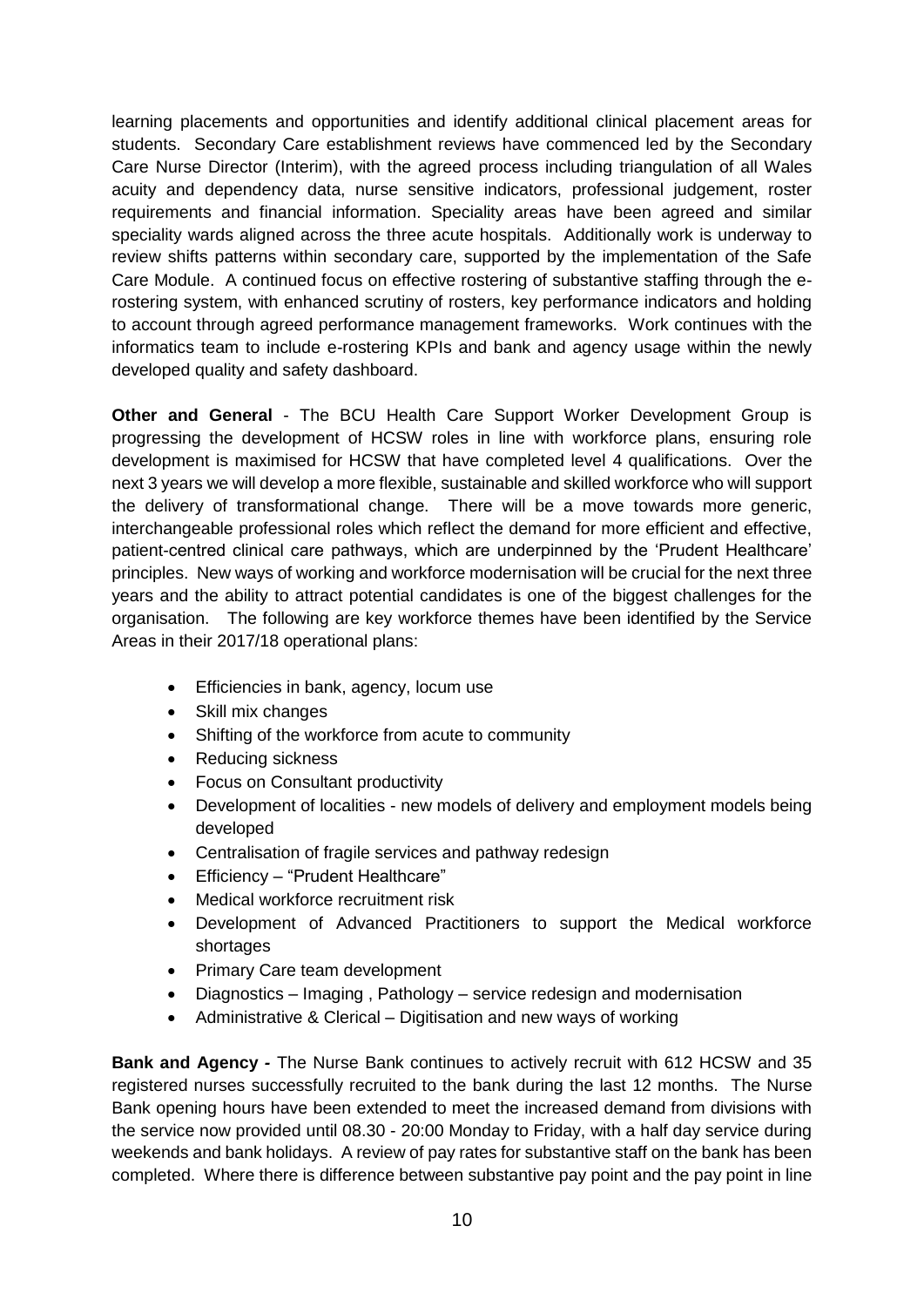with their bank role, this has been rectified in April 2017 pay return. In line with the all Wales directive to reduce and ultimately stop off contract agency usage, a BCU wide strengthened agency control process has been implemented. The introduction of the new all Wales Agency contract in April 2017 has resulted in a number of additional contract agencies providing temporary staffing for North Wales.

**Initiatives with the local community:** The North Wales Skills and Employment plan recognises that the health and social care sector in North Wales faces significant skills and staffing issues in the coming years. As the largest employer within in North Wales BCHUB is proactively developing new ways of attracting local staff to the organisation. The Step into Work programme is one such approach, and provides a systematic programme of volunteer work placements for a range of people, for example, those who are furthest from the job market, young people who are not in employment or training, those in BME groups, those who have a learning disability and those currently claiming job seekers allowance. Offering structured volunteer work placements is a valuable way of providing the local population with work experience that can potentially lead to employment. All volunteer work opportunities offer a six week placement of a minimum of 16 hours a week for 6 weeks in their chosen job role. Job roles in the NHS include, for example, porters, domestics, administration services, laboratories and health care support workers. Volunteers who successfully achieve all the required training and competencies and meet the essential criteria of the post that they are applying for are guaranteed interviews. Several have already been successful in securing temporary, permanent or apprentice posts in the organisation. Significant work has taken place with several departments in the organisation to raise the potential of developing apprentices in the organisation. A range of resources have been developed to support managers to understand the process of employing an apprentice as part of their workforce, and work to raise the profile and potential of apprentice pathways is underway.

**Staff Engagement** - BCU Board approved the Staff Engagement Strategy in August 2016. A tri-partite Staff Engagement Working Group oversees progress on the staff engagement work programme. A progress update was considered by the Board at its January 2017 meeting. Key highlights:

- Significant staff engagement activities including launch of the *Discover,Debate,Deliver*  (3D) listening and engagement process to support staff involvement and contribution to service improvement
- Positive re-enforcement of values and launch of Proud to Lead Leadership behaviours framework with implementation through orientation, PADR and development programmes
- Engagement through Engagement ambassadors and Listening Leads
- Improved communications and re-launch of team briefing
- Increased focus on staff recognition- introduction of Gwobr Seren Betsi Star Award
- Proud of campaign with photo-boards and Ward staffing information
- Refreshed communication of Raising Concerns Policy, Safehaven process and Speak Out Safely pledge.